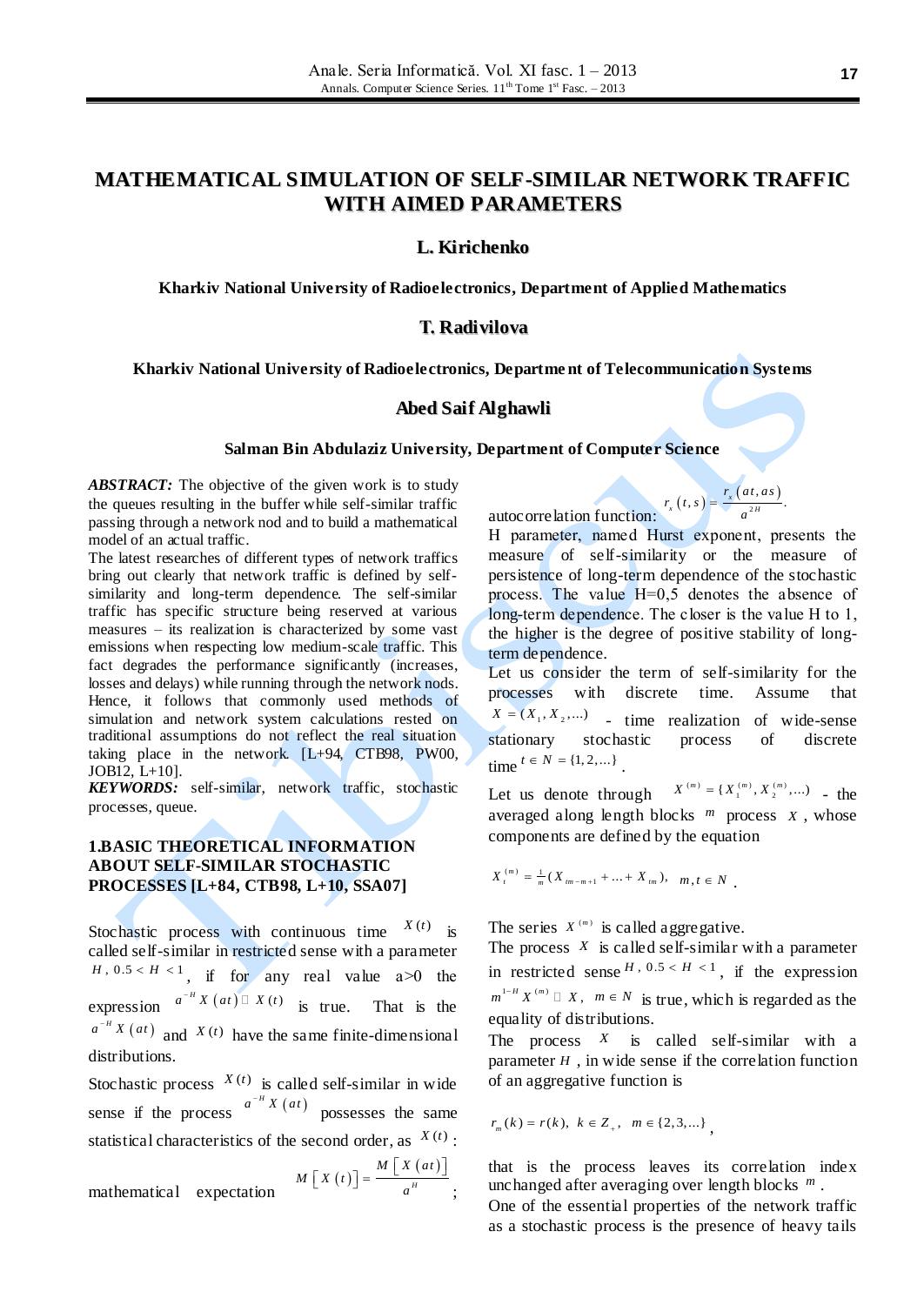of its one-dimensional distribution functions.

A random variable  $\zeta$  имеет распределение с has heavy-tailed distribution, if  $P[\xi > x] \sim c \cdot x^{-\alpha}, x \to \infty$ , that is a distribution tail fades out along the power law. The parameter  $\alpha$  denotes the level of the tail heaviness. When  $0 < \alpha < 2$  the value  $\zeta$  possesses nonterminating dispersion, and when  $0 < \alpha < 1$  its mathematical expectation is nonterminating as well.

One of the characteristics of a heavy-tailed random variable is its high unsteadiness. That is to say, the sample collection of such random variable presents relatively low values in the main, yet it also contains a fair number of very big values.

# **2.INVESTIGATION OF THE PROPERTIES OF NETWORK TRAFFIC**

The data coming into a global network from local Internet provider's network were chosen as an actual network traffic. Osi.dat, Osi.dst and Osi.04.src implementations represent the time dependence of the size of the network protocol frames of the second level of OSI model (Ethernet-frame, in this case) coming through a local area network to the global Internet.

Tcp.dat implementation represents time dependence of the size of the network protocol of the fourth frame level of OSI model (TCP in this case) through a local area network to the global network Internet. The schedule of implementation of the Tcp.dat fragment, aggregated at the level of 10 seconds is shown in Fig. 1: The abscissa represents time samples, and the vertical axis - lengths of Ethernet-frames.



**Fig. 1. Fragment of Tcp. dat traffic** 

The investigations conducted showed that the following implementations of data network traffic are self-similar with Hurst exponent  $0.6 < H < 0.9$ .

The analyzed implementations exhibit high variability: their averages are relatively small values, while at the same time the implementation provides a sufficient number of high emissions. In Figure 3 (a) a histogram for Tcp.dat traffic is shown, suggesting the presence of a heavy tail. The studies have testified that the distribution of the considered implementations of network traffic possess heavy tails with a parameter of tail heaviness in the

range  $1.2 < \alpha < 1.8$ .

# **3.THE STUDY OF QUEUES IN THE BUFFER**

Networks built on TCP / IP often give rise to strong emission peaks. These time localized releases cause significant packet losses, even when the total demand of all flows is far from the maximum allowable values. Numerous studies show that if the input traffic is self-similar, then for any multiplexing of self-similar flows the duration of delays will be high and require buffers of larger sizes. Moreover, for large values of H the demand in the buffer is beginning to grow rapidly even with a modes load factor. If it is necessary to achieve a high degree of use for self-similar traffic, the buffers required are much larger than it is predicted by classical analysis of queues. [SSA07, YWL07, NOS07, C+10].

The paper presents the simulation of a channel loading and the emergence of queuing in the buffer for the implementations of network traffic. Taking into account the digital nature of modern high-speed communication networks, the communication system can be viewed as a queuing system (QS) of the form,  $G/D/C/\infty/d$ , where G means that the input traffic has an arbitrary distribution;  $D - a$  deterministic service time equal to one;  $C$  – the number of servers equal to the channel bandwidth;  $\infty$  means an infinite buffer size and  $d$  - discipline operating the system. [TG97, Sto02].

The input buffer receives traffic  $Y = (Y_1, Y_2, Y_3, ...)$ ,

where  $Y_t$  denotes the number of packets that arrive at a time moment  $<sup>t</sup>$ . It is assumed that in QS in every</sup> moment <sup>t</sup> the discipline decides which of the following alternatives should be applied to the package in the system: 1) to initiate the transmission (service) of the package at the time moment  $<sup>t</sup>$ ; 2) to</sup> store the package in a buffer until the moment  $t+1$ ; 3) to reset ( to lose ) the package at the time moment *t* .

In each window *t* (a window is a time interval<sup>[ $t, t+1$ ]), the channel can transmit no more</sup> than *C* packages, which are taken either from the buffer, or from  $Y_t$  new packages. The package of the buffer which is passed to the window *t* , leaves the channel and the system itself at a time moment  $t+1$ .

In theory of teletraffic, one of the most commonly used characteristics of data flow is Fano parameter *F* , which is defined as the ratio of the variance of the number of events at a given time interval  $T$  to the mathematical expectation of this quantity:

$$
F(T) = \frac{D[N(T)]}{M[N(T)]}
$$
, where  $N(T) = a$  random variable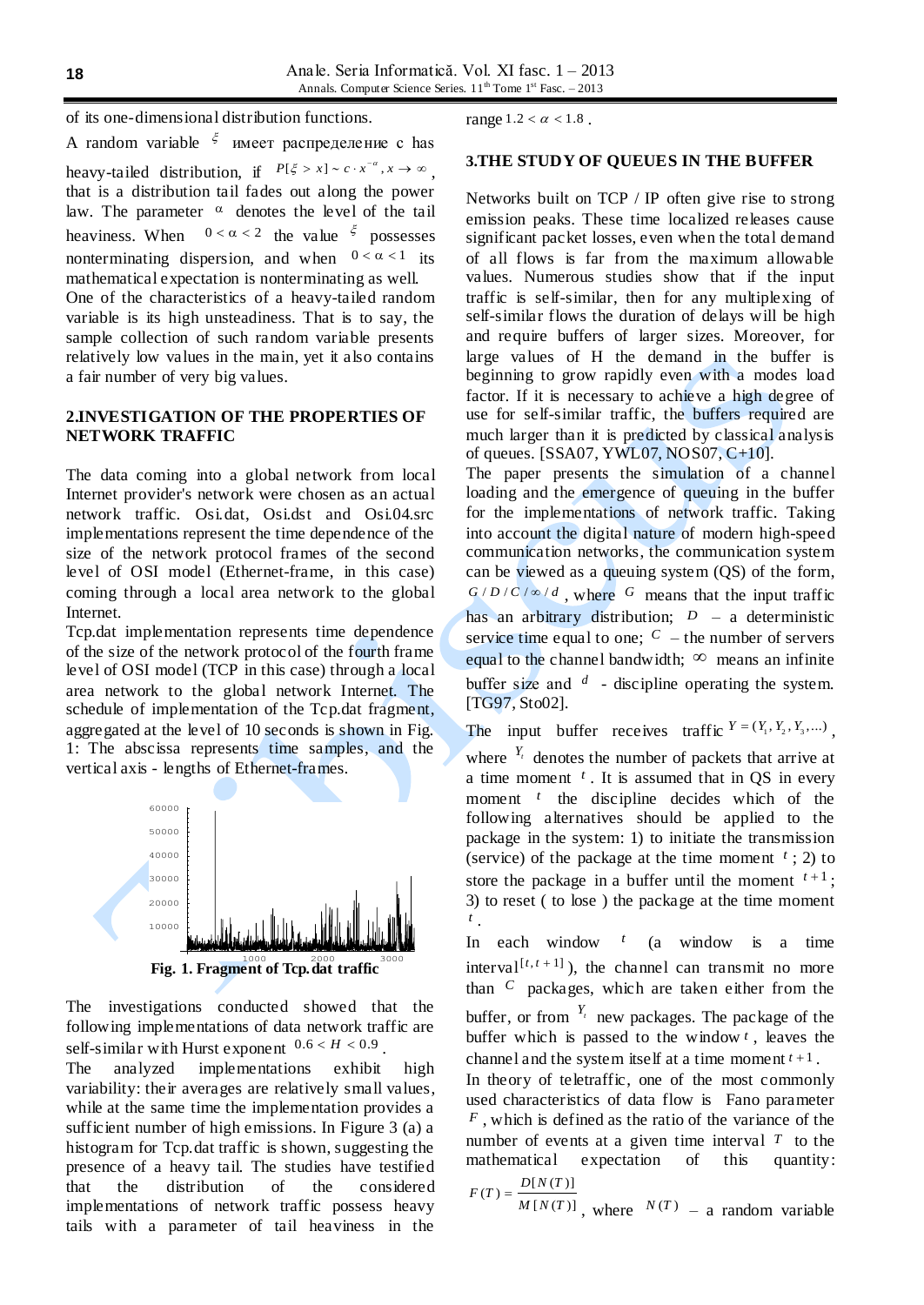that determines the number of events of the studied flow on that interval *T* .

It is shown that the length of the queue in the buffer is determined by three main parameters of the traffic : traffic intensity, Fano parameter and Hurst exponent. Large values of the Fano parameter correspond to the large scatter of values in the input stream, which, even at low intensity, creates queues. Hurst exponent  $H > 0.5$ implies that the high values of the process to be followed by the same as high ones, which does not allow the buffer to be cleaned up fast.Figure 3 shows the queue formed in the buffer at every time moment when passing through the above mentioned queuing traffic area shown in Figure 1. The load capacity of the system in this case was 90%.



**Fig. 2. The buffer queue for Tcp.dat traffic**

Figure 3 (b) shows the histogram corresponding to the values of the queue, which allows to make an assumption about the presence of a heavy tail.



Numerical analysis of queues *B(t)*, resulting in a buffer of infinite size, has showed that  $B(t)$  is selfsimilar stochastic process. Hurst index for such a process coincides with the Hurst index of input traffic. . However, the process  $B(t)$  is far more heavytailed: the heaviness parameter of a tail resulting in the queue buffer lies in the range  $0.2 < \alpha < 0.7$ 

Table 1 shows the values of average intensity of the traffic *X* implementations by the length  $N = 4000$  of counts, evaluation of *F* and Hurst *H* exponents, as well as the values of the average queue length  $\beta$ , formed in the buffer when the system is loaded by 90% and .parameters for the tail heaviness

resulting in a queue buffer.

**Table 1. The parameters of the actual traffic**

| Implementation | $\boldsymbol{X}$ | F    | Н    | R      | $\alpha_{\nu}$ |
|----------------|------------------|------|------|--------|----------------|
| Osi.dat(1)     | 4500             | 5900 | 0.8  | 540159 | 0.45           |
| Tcp.data(2)    | 4200             | 7200 | 0.81 | 470564 | 0.35           |
| Osi.src $(3)$  | 3700             | 7100 | 0.82 | 410256 | 0.271          |
| Osi.dst(4)     | 2700             | 5200 | 0.78 | 251368 | 0.31           |

During the simulation the average system load varied from 70 to 95 percent. It was studied that there is a dependence of the average queue size in the buffer on the channel loading size. The studies conducted showed that when the system loads at 80-90%, the average queue in the buffer exceeds the intensity of the traffic to hundreds of times.

Figure 5 shows the average size of the buffer memory when the system loads from 70% to 95% for the investigated implementations of traffics.



**Fig. 4. Dependence of the average queue length on the load for the implementations of actual traffic**

The task of self-similar traffic simulating is not the generation of a sample implementation being completely identical to the actual traffic (which is an impossible task), but only getting the samples with the same statistical characteristics (magnitude and frequency of bursts, the intensity of traffic), as in real traffic. The main criterion for the traffic model adequacy can be considered as identical behavior in the communication channel, i.e. the analogy of the dependency of the queue length on the system load.

## **4.MATHEMATICAL SIMULATION OF SELF-SIMILAR TRAFFIC**

Fractional Brownian motion (FBM) is often considered as a stochastic process possessing fractal properties and it is widely used in physics, chemistry, biology, economics and the theory of network traffic. [Sto02, Fed88, Cro95]

Gaussian process X (t) is called a fractal Brownian motion with a parameter  $H, 0 < H < 1$ , if the increments of the stochastic process  $\Delta X$  (*t*) = *X* (*t* + *t*) – *X* (*t*) possess Gaussian distribution  $DX : N(0, s_0 \times t^H)$ , i.e.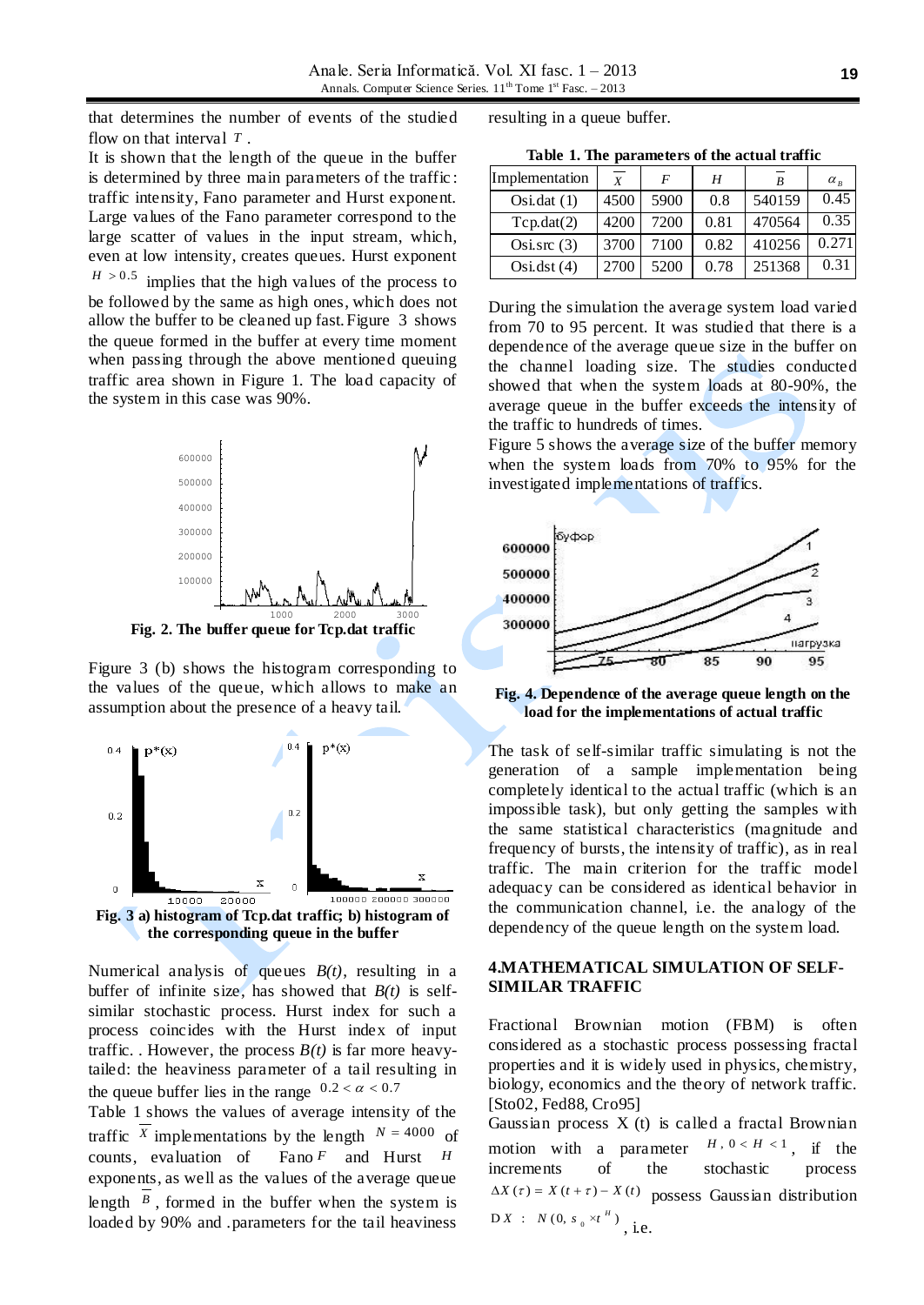$$
P(D X < x) = \frac{1}{\sqrt{2p s_0 t^{\frac{H}{n}}}} \times \bigg( \sum_{x}^{x} E x p \bigg) \frac{\xi}{\xi} \frac{z^2}{2s_0^2 t^{\frac{2H}{n}}} \bigg) \frac{\dot{\Psi}}{\Psi} z,
$$

where  $\sigma_0$  - the diffusion coefficient.

Fractional Brownian motion with a parameter  $H = 0.5$  coincides with ordinary Brownian motion. The increment process of fBM is known as fractional Gaussian noise (fGN). The fGN dispersion is subject to relation  $D[X(t + t) - X(t)] = s_0^2 t^{\frac{2H}{t}}$ .

The increments of fractional Brownian motion *X* possess the ability to self-similarity in the narrow

$$
X(t+\tau) - X(t) \Box \frac{X(t+\tau) - X(t)}{a^{H}}, \text{ for}
$$
  
any  $a > 0$ .

There are several methods for fBM constructing for discrete time. The most practical one is the method of successive random addition of Voss.

The method includes the following algorithm [Fed88, Vos88]. The initial sequence of values of the coordinates at time ti = 0,  $1/2$ , 1; the initial values of the coordinates are zero. Then to the values of the coordinates  $X(t_1)$ ,  $X(t_2)$ ,  $X(t_3)$  random numbers are added selected from a normal distribution with mean

zero and initial variance  $\sigma_1^2$ . The mean values for each time interval are then treated as additional nodes on the time axis and the values of the coordinates are measured in the interpolation. Again, random numbers with zero mean and reduced variance are

added to coordinate values  $\frac{2}{2^2} = \frac{\sigma_1^2}{2^{2H}}$  $\sigma_2^2 = \frac{\sigma}{2}$ . After  $n -$  repeated application of this algorithm we obtain the values of the coordinate of the generalized Brownian particle at  $1 + 2^n$  time moments. The variance of the summands n-th of the generation is

equal  $\sigma_n^2 = \frac{\sigma_{n-1}^2}{2^{2H}} = \frac{\sigma_0^2}{2^{2Hn}}$  $\sigma_n^2 = \frac{\sigma_{n-1}^2}{2^{2H}} = \frac{\sigma_0^2}{2^{2Hn}}$ . The process proposed by Voss, leads to the generalized Brownian motion at any solution.

Theoretically fGN can be considered as a model of self-similar traffic with a specified Hurst index and the corresponding long-term dependence. However, this model has serious shortcomings: zero means and absence of heavy tails, i.e. high-power spikes typical for network traffic.

In this paper an approach is suggested that is based on the functional transformation of fGN. The proposed transformation preserves the long-term dependence of the stochastic process and turns it into self-similar process with heavy tails.

In practice, the most commonly used are the Pareto, Cauchy, Levy heavy-tailed distributions and a lognormal distribution.

The value  $\eta$  possesses a log-normal distribution, if  $\eta = \text{Exp}[\xi]$ , where the random variable  $\zeta$  is normally distributed  $N(a; \sigma)$ . The density of the random variable  $\eta$  is

$$
p_{\eta}(y) = \frac{1}{y\sqrt{2a\sigma}}e^{-\frac{(\ln y - a)^{2}}{2\sigma^{2}}}, y > 0, p_{\eta}(y) = 0, y \le 0.
$$

For a random variable with a log-normal distribution the expectation and variance are respectively

$$
M[\eta] = e^a \cdot e^{\frac{\sigma^2}{2}}, \ D[\eta] = e^{a^2} \cdot e^{\sigma^2} \cdot (e^{\sigma^2} - 1)
$$
 (1)

Fig. 5 shows the density diagrams of log-normal distribution with different parameters  $\alpha$  and  $\sigma$ . The

tail heaviness  $P[\xi > x]$  depends on the ratio  $M[\eta]$ .  $D[\eta]$ 



In this paper it is proposed to use the following functional transformation of fGN as a self-similar stochastic process that generates the simulative traffic implementations

$$
Y(\tau) = b \cdot \text{Exp}[k \cdot X(\tau)] \tag{2}
$$

where  $X(\tau)$  - the series of fBM increments with the specified parameter  $H$  at a time interval  $\tau$ ,  $b$ ,  $k$  - the parameters governing the frequency and magnitude of the bursts.

Increments of fBN 
$$
X(\tau)
$$
 have normal distribution  $X \cong N(0, \sigma^2(\tau))$ , with variance  $\sigma^2(\tau) = \sigma_0^2 \tau^{2H}$ , where  $\sigma_0$  - the diffusion coefficient. In this case  $Y(\tau)$  has a log-normal distribution  $Y \cong \text{LogN}(0, \sigma^2)$ .

Assume that  $X^{(\tau)}$  - the series of fBM the self-similar parameter  $H$  at the time interval <sup>τ</sup> The stochastic process  $Y(t) = \text{Exp}[X(t)]$  is a self-similar stochastic process with the same Hurst index  $H$ , as the initial fGN.

Numerical characteristics of the stochastic process  $Y(\tau) = b \cdot \text{Exp}[k \cdot X(\tau)]$ , because of (1), are as follows: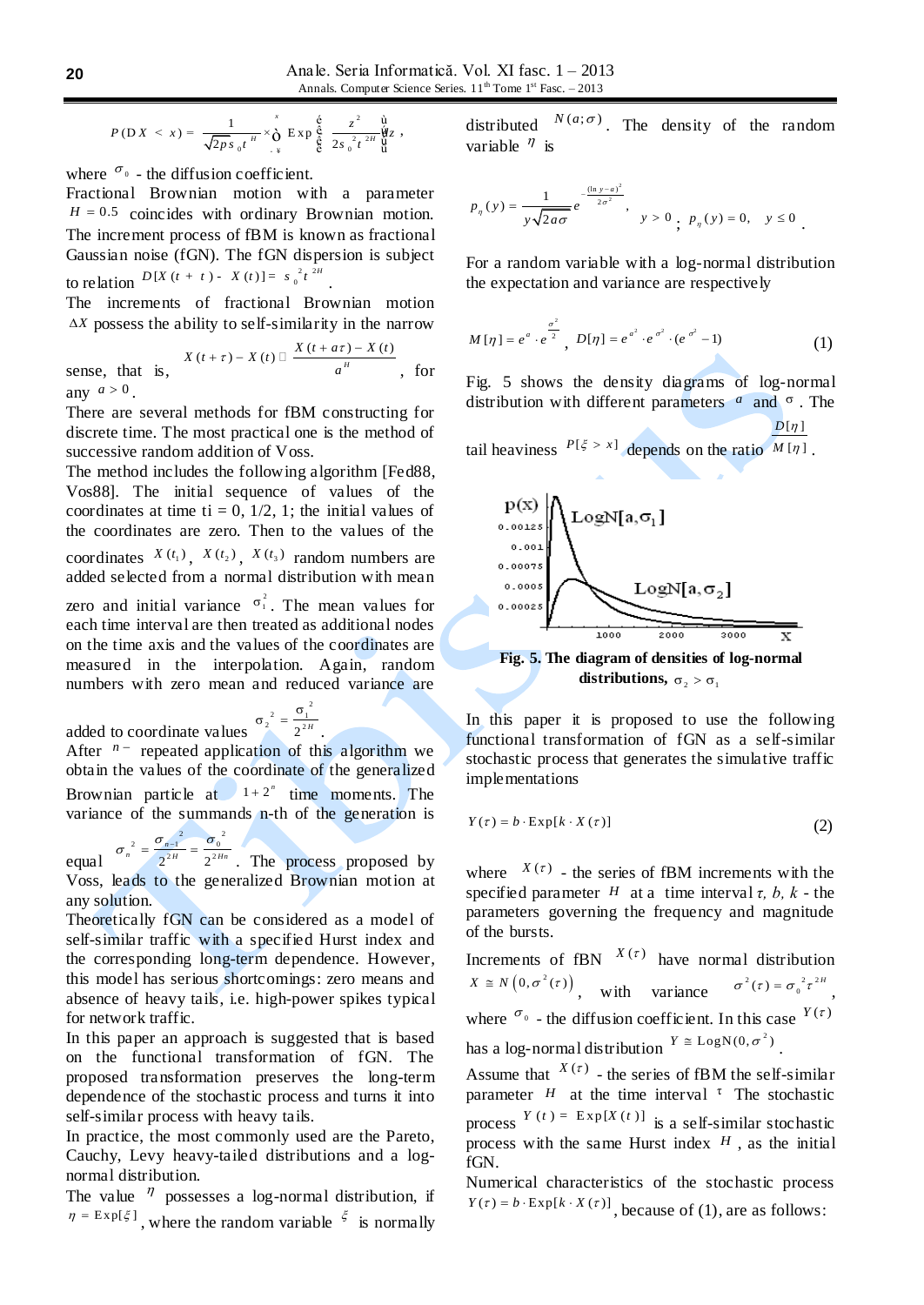$$
M[Y(\tau)] = b \cdot \operatorname{Exp}[\frac{1}{2}k^2 \sigma^2(\tau)]
$$
  
\n
$$
D[Y(\tau)] = b^2 \cdot \operatorname{Exp}[k^2 \sigma^2(\tau)][\operatorname{Exp}[k^2 \sigma^2(\tau)] - 1]
$$
\n(3)

Assume that  $\tilde{Y}$  and  $\tilde{F}$  both the intensity and the Fano parameter for the implementation of the simulative actual traffic  $\tau$  in length are calculated by the formulas

$$
\tilde{Y} = \frac{1}{\tau} \sum_{t=1}^{r} Y_t \sum_{t=1}^{F} \frac{1}{\tau} \sum_{t=1}^{T} Y_t \tag{4}
$$

When equating the estimates to their theoretical expressions for  $M[Y(\tau)]$  and  $F[Y(\tau)]$  in accordance with formulas (3), will obtain the system

$$
\begin{cases}\nb \cdot \exp\left[\frac{1}{2}k^2\sigma^2(\tau)\right] = \tilde{Y} \\
b^2 \cdot \exp[k^2\sigma^2(\tau)][\exp[k^2\sigma^2(\tau)] - 1] = \tilde{F}\n\end{cases}
$$

from which we find the values of parameters *b* and *k*

,

$$
b = \frac{\tilde{Y}}{\sqrt{\frac{\tilde{F} + \tilde{Y}}{\tilde{Y}}}}, \qquad k = \frac{\sqrt{\ln\left(\frac{\tilde{F} + \tilde{Y}}{\tilde{Y}}\right)}}{\sigma(\tau)}
$$
(5)

Thus, the constructing algorithm of the simulative traffic implementation involves the following steps:

- when having the implementation of an actual network traffic, evaluate its performance  $\tilde{Y}$ <sup> $\tilde{F}$ </sup>, according to formulas  $(4)$ , and  $\tilde{H}$  one way of finding the Hurst exponent [Cle05];

-build fBN with a parameter  $H = \tilde{H}$  on the interval  $\tau$  by the Voss method;

- obtain the series of increments  $X(\tau)$  with variance  $\sigma^2(\tau)$ ;

- find the parameters  $\overrightarrow{b}$  and  $\overrightarrow{k}$  by the formulas (5); - obtain a model of the simulative traffic

implementation from the series of increments  $X(\tau)$ by the formula (2).

#### **5.PRACTICAL SIMULATING AND VALIDATION OF THE MODEL**

The paper provides the simulation of the network traffic for implementations for the parameters presented in Table 1. Simulative implementations in length  $\tau = 4096$  were obtained according to the algorithm above-described that takes into account the

parameters of intensity, Fano and Hurst parameters. Figure 6 shows one of the network traffic implementations and its model counterpart.



**implementation (below)**

For testing the adequacy of the model, the queues have been studied  $B(t)$  that were formed in the buffer of infinite size while passing the simulative implementations through the QS. The numerical analysis of the queues  $B(t)$  has showed that the queue is a statistically self-similar realization with the same Hurst index as the input realization possesses. The

parameter of the tail heaviness  $\alpha_{\text{B}}$  for the resulting buffer queues is close (5-10% tolerance) to the queues parameter for actual input traffics. The hypothesis of the equality of mean values of the queues in the buffer for the actual and simulative traffics has also been tested.

Table 2 shows the results of numerical simulation. Each of the simulative implementations had the same average value, the Fano parameter and Hurst exponent as the traffic implementations did. Obviously, the simulative implementations generate queues of similar size to those arising while the real traffic passing through the channel. The hypothesis of equality of mean values of the queues in the buffer for the actual and simulative traffics was accepted with a significance level  $\alpha = 0.05$  in each case.

**Table 2. Parameters of the simulative traffic**

| implementation | $\boldsymbol{X}$ | F    | Н    | R      | $\alpha_{R}$ |
|----------------|------------------|------|------|--------|--------------|
| Osi.dat(1)     | 4500             | 5900 | 0.8  | 570000 | 0.45         |
| Tcp.data(2)    | 4200             | 7200 | 0.81 | 440000 | 0.35         |
| Osisrc(3)      | 3700             | 7100 | 0.82 | 350000 | 0.271        |
| Osi.dst(4)     | 2700             | 5200 | 0.78 | 210000 | 0.31         |

Figure 7 shows the dependency of the average size of